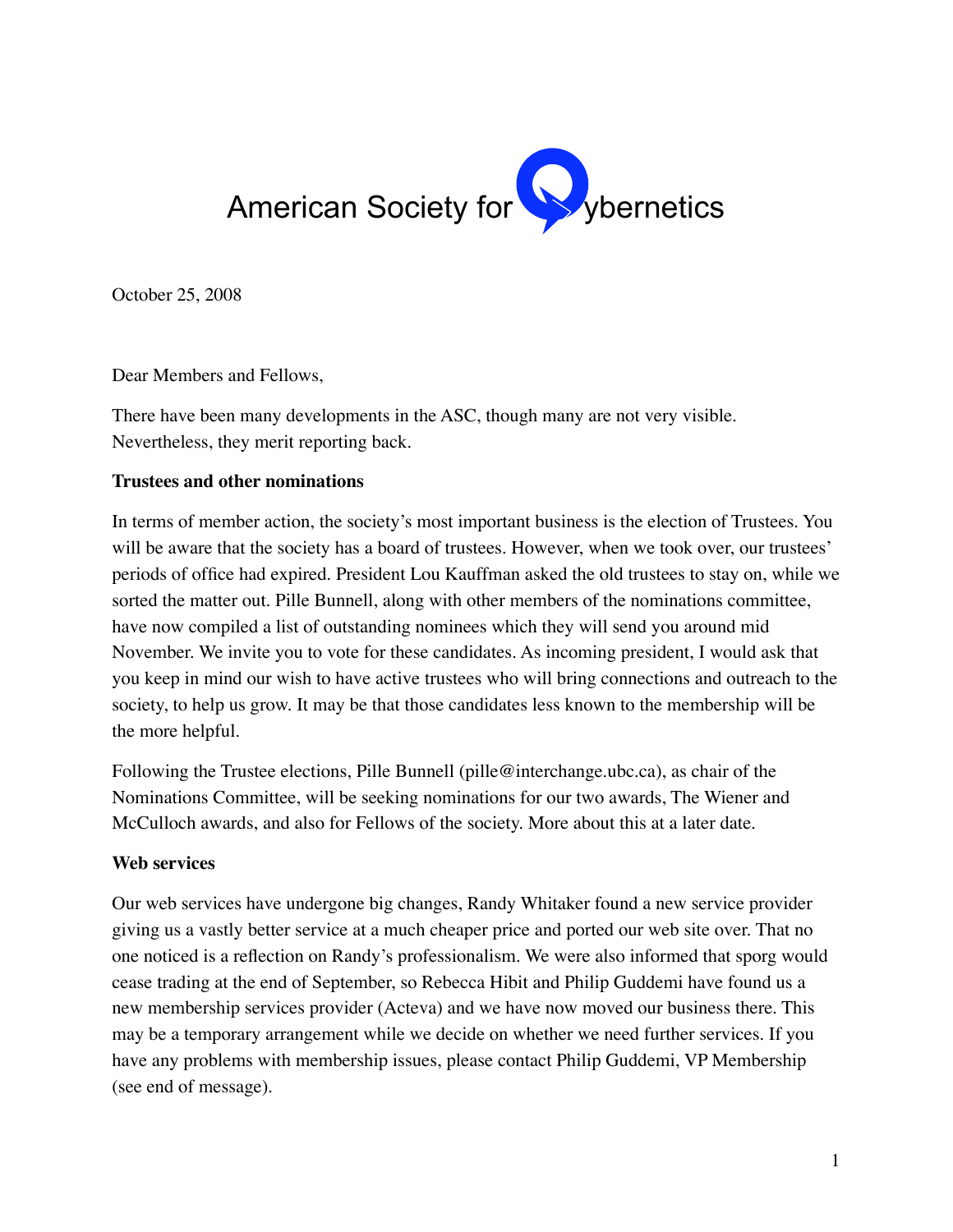### **Membership charges**

As announced in my previous letter, membership fees will go up on 1 January. However, you can rejoin now for next year, saving the cost of the increase. This applies for all types of membership, including life membership, so you may want to take advantage now.

#### **Conference 2009**

The next conference has been booked for the period of March 12 to 15 and is being organised by Arun Chandra of Evergreen College, Olympia, Washington, and will be held in Olympia. The theme is "Cybernetics Dance Talk Anticommunication".

Arun has sent this poetic call:

now to link all these and generate a temporary web that holds our multi-various-many-sided-eyes-and-ears-and-fingers together

where your eye notices and winks while mine is just bleary and blinks

and so the need of one for the other came about

and one brain saw a bird and fled and the other saw the stain and laughed

and the two inhabited different worlds at the same time and in the same place

seeing each other as each wanted to see and avoiding the glance that might have suggested something else

and this cybernetic, dragged down by talk and raised up by talking sought shelter in a dance

that kept moving out of reach

as the dancer knew what she could not say and talker said what she did not know

and so a partnership was born --- the papers signed, the notary notarized the incorporation incorporealized

and what was two was lost to one, and the alternatives dwindled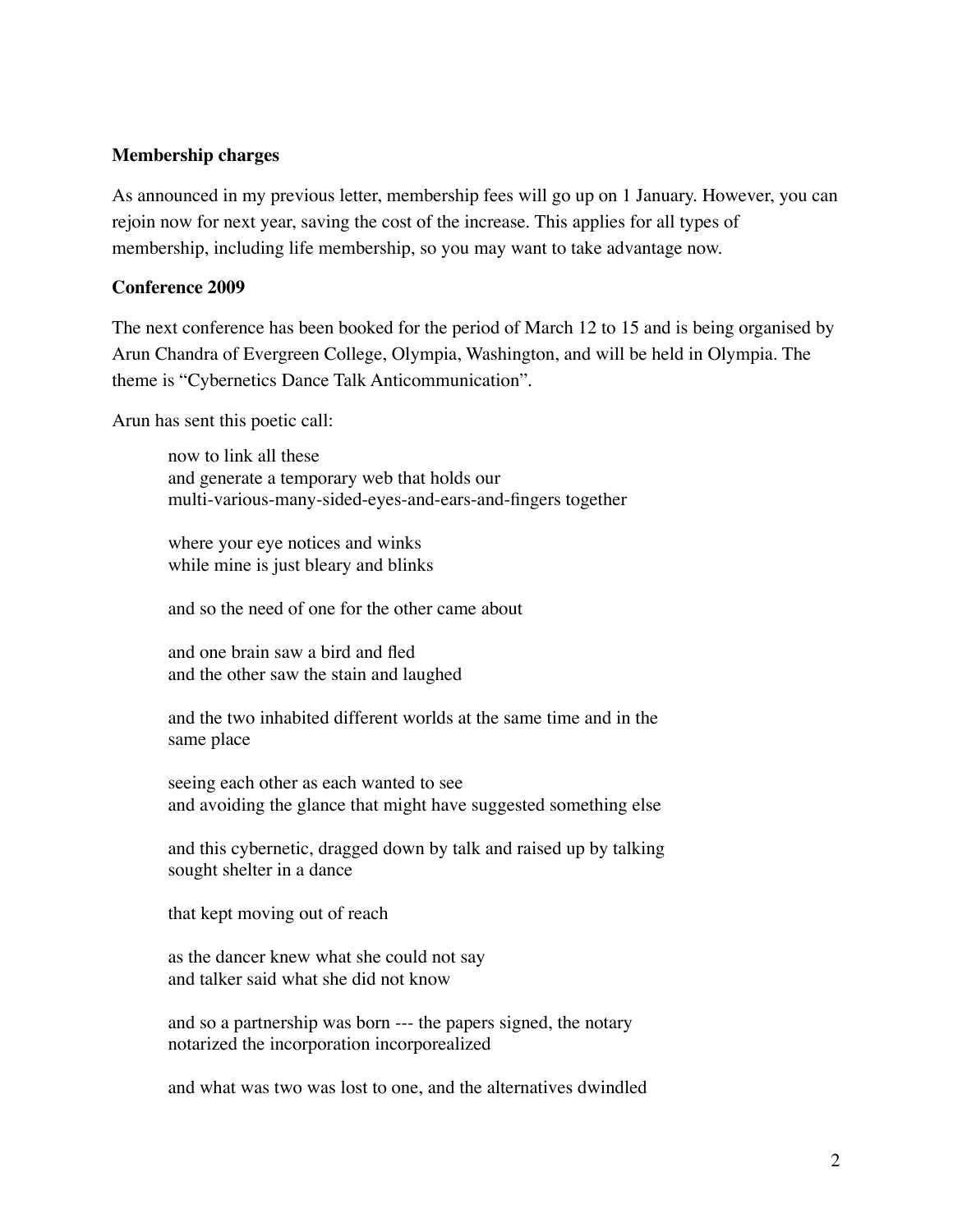until at last and long last past they had a disagreement, and needed each other again,

so long as the next agreement threatens, the need of anticommunication remains.

come to the conference!

# **Future Conferences**

Meanwhile, I am in negociation for a fully funded workshop conference on Art, Cybernetics, Design, Maths to take place in January 2010, with a big international conference to take place in New England in August 2010.

The workshop will be an ASC conference, but, will have very limited places that will be awarded in competition. The idea is to raise some important questions and develop new answers and approaches. We hope to publish an outcome (which will include time based material) somewhat in the style of Mary Catherine Bateson's "Our Own Metaphor", which will provide inspiration for the international conference and be an important document in its own right.

The international conference will be an ASC conference in collaboration with a major university, but we will also schedule time for a more homely ASC event for those who are less interested in the theme.

The Cybernetic Coalition that the ASC helped found will be holding a small workshop in Vienna, November 14 to 16, to work on how to do second order cybernetics in a second order cybernetic manner. Attendance has been kept small so each member society can feel it has a significant place in the event. The theme was originated by the Slovenian society, Autopoiesis.

# **Publications**

Barbara Vogl come to the ASC some years ago with her news journal, Patterns. Gradually, this has become our in house society news journal. Barbara has indicated that she wishes to retire from editing Patterns. She will edit 2 more issues with other ASC members. We are unsure what will happen after that, and would welcome suggestions. Please send any you have to Lou Kauffman (asc-president@asc-cybernetics.org)

A number of interested people will meet in Stockholm (during the Cyber 2008 conference, November 10 to 11) to discuss Jason Jixuan Hu's Cybernetics 101 suggestion. I can imagine all sorts of possibilities coming out of this.